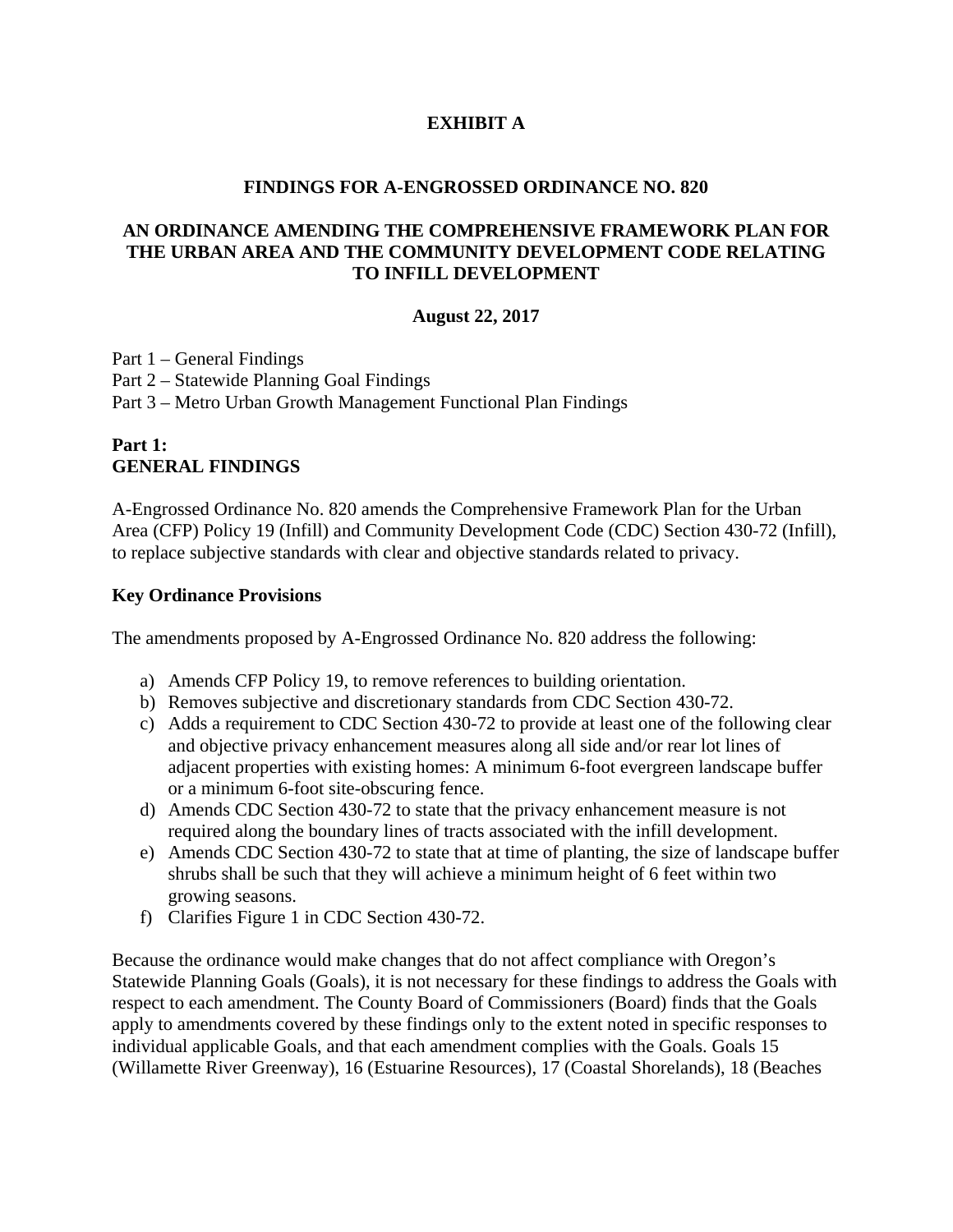and Dunes), and 19 (Ocean Resources) and related Oregon Administrative Rules (OAR) are not addressed because these resources are not located within Washington County.

The Board also finds that Goals 3 (Agricultural Lands), 4 (Forest Lands), and 14 (Urbanization) are not applicable because the area affected by this ordinance is entirely within the urban growth boundary.

The County is also required to make findings that the amendments are consistent with the requirements of Metro's Urban Growth Management Functional Plan (UGMFP). These findings are addressed in this document.

# **Part 2: STATEWIDE PLANNING GOAL FINDINGS**

The purpose of the findings in this document is to demonstrate that A-Engrossed Ordinance No. 820 is consistent with Statewide Planning Goals (Goals), Oregon Revised Statutes (ORS), Oregon Administrative Rule (OAR) requirements, Metro's Urban Growth Management Functional Plan (UGMFP), and Washington County's Comprehensive Plan (Plan). The County's Plan was adopted to implement the aforementioned planning documents and was acknowledged by the State of Oregon. The County follows the post-acknowledgement plan amendment (PAPA) process to update the Plan with new state and regional regulations as necessary and relies in part upon these prior state review processes to demonstrate compliance with all necessary requirements. No goal compliance issues were raised in the hearing proceedings described below. In addition, none of the proposed changes to the map and text of the Plan implicate a goal compliance issue. The following precautionary findings are provided to demonstrate ongoing compliance.

# **Goal 1 - Citizen Involvement**

Goal 1 addresses Citizen Involvement by requiring the implementation of a comprehensive program to stimulate citizen participation in the planning process. Washington County has an acknowledged citizen involvement program that provides a range of opportunities for citizens and other interested parties to participate in all phases of the planning process. In addition, Chapter X of the County's Charter sets forth specific requirements for citizen involvement during review and adoption of land use ordinances. Washington County has followed these requirements for the adoption of A-Engrossed Ordinance No. 820.

# **Goal 2 - Land Use Planning**

Goal 2 addresses Land Use Planning by requiring an adequate factual base to support a decision as well as coordination with affected governmental entities. Washington County has an acknowledged land use planning process that provides for the review and update of the various elements of the Plan, which includes documents such as the Rural/Natural Resource Plan, Comprehensive Framework Plan for the Urban Area (CFP), Community Plans, Community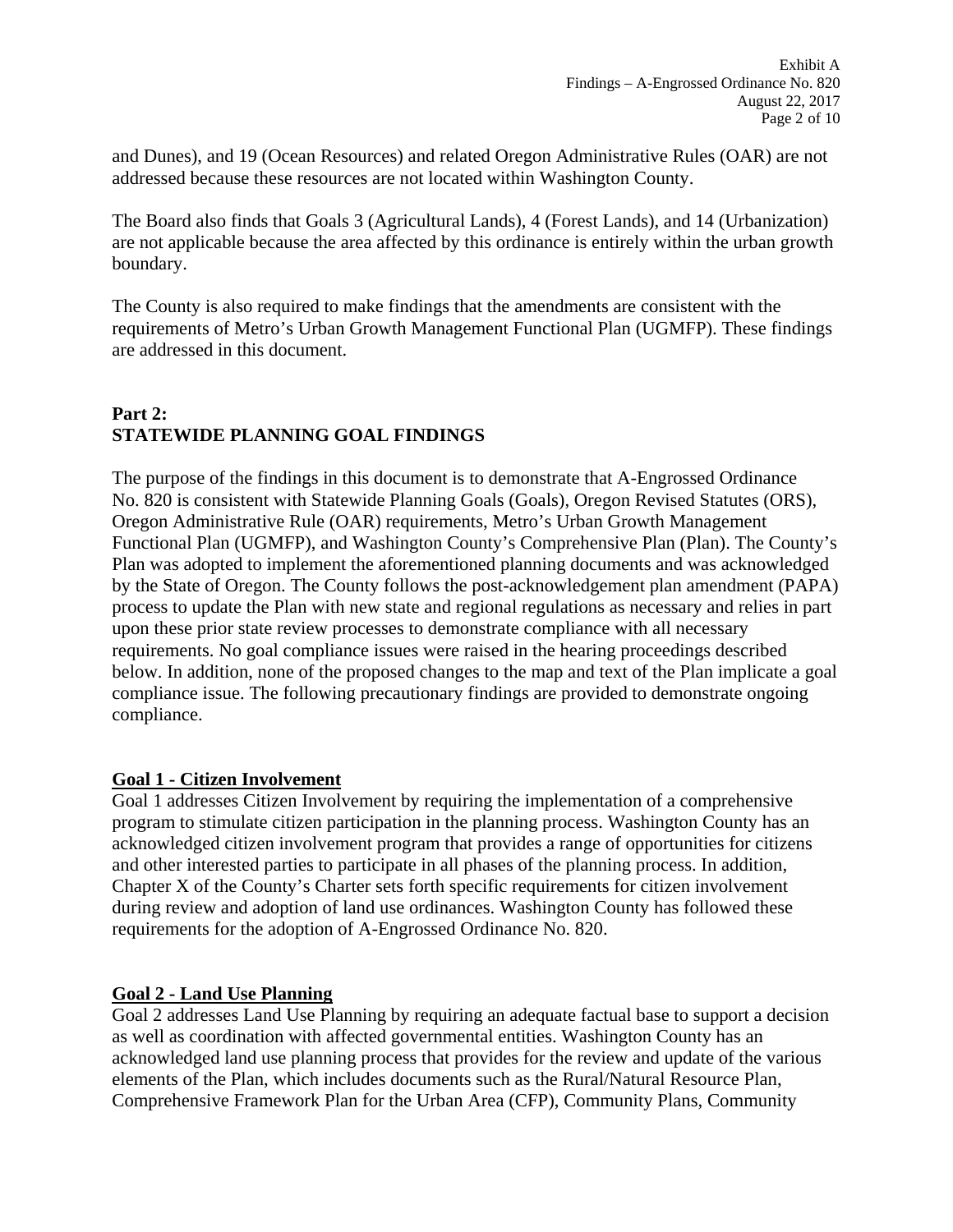Development Code (CDC), and Transportation System Plan (TSP). Washington County utilized this process to adopt A-Engrossed Ordinance No. 820.

Notice was coordinated with all affected governmental entities and no comments were received regarding the ordinance.

# **Goal 5 – Natural Resources, Scenic and Historic Areas, and Open Spaces**

Goal 5 addresses the protection of natural resources and the conservation of scenic, cultural, and historic areas and open spaces by requiring local programs to protect these resources in order to promote a healthy environment and natural landscape that contributes to Oregon's livability for present and future generations.

In addition, OAR 660-023-0250 requires application of current Goal 5 provisions to postacknowledgment plan amendments (PAPAs) when the PAPA 1) creates or amends a resource list or a portion of an acknowledged plan or land use regulation that protects a significant Goal 5 resource, or 2) allows new uses that could be conflicting uses with a particular Goal 5 site.

Policies 10, 11 and 12 of the CFP, Policies 7, 9, 10, 11, 12 and 13 of the Rural/Natural Resource Plan, and various sections of the Community Plans and the CDC include provisions for the protection of Goal 5 resources.

A-Engrossed Ordinance No. 820 does not amend the applicable Plan policies, Community Plans or CDC standards related to Goal 5 resources. Plan compliance with Goal 5 is maintained with the amendments made by A-Engrossed Ordinance No. 820. The amendments are consistent with the County's acknowledged policies and standards for protection of Goal 5 resources.

# **Goal 6 - Air, Water and Land Resources Quality**

Goal 6 requires the maintenance and improvement of the quality of the air, water and land resources of the state through the implementation of local plans that address waste and process discharge. Policies 4, 5, 6 and 7 of the CFP and Policies 4, 5, 6, and 7 of the Rural/Natural Resource Plan provide for the maintenance and improvement of the quality of air, water and land resources.

A-Engrossed Ordinance No. 820 does not amend the applicable Plan policies or CDC standards related to air, water or land resources that impact the County's compliance with Goal 6. Plan compliance with Goal 6 is maintained with the amendments made by A-Engrossed Ordinance No. 820. The amendments are consistent with the County's acknowledged policies and standards for protection of Goal 6 resources.

# **Goal 7 - Areas Subject to Natural Hazards**

Goal 7 requires the implementation of local land use programs that reduce the risk to people and property from natural hazards such as floods, landslides and earthquakes. Policy 8 of the CFP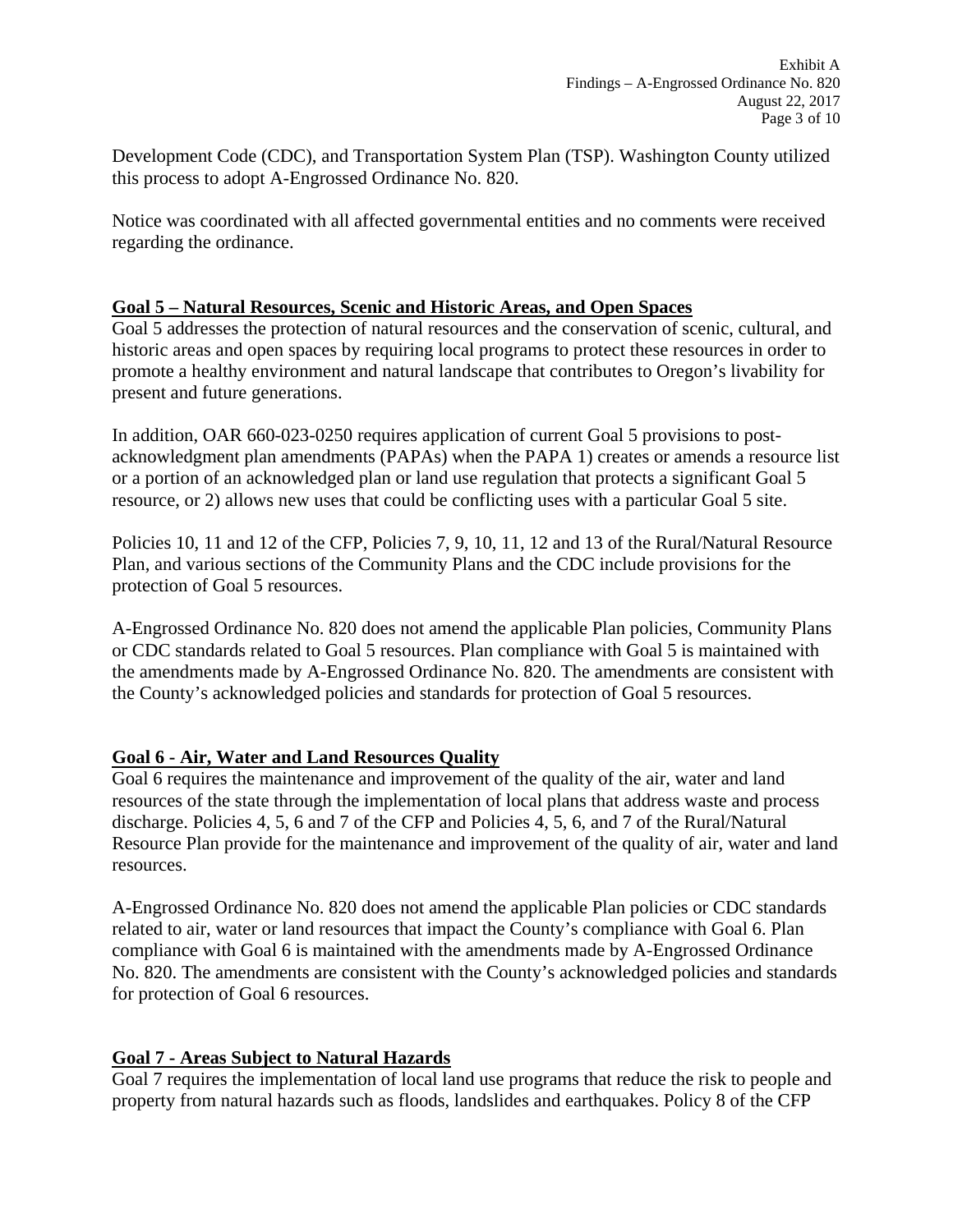and Policy 8 of the Rural/Natural Resource Plan set out the County's policy to protect life and property from natural disasters and hazards.

A-Engrossed Ordinance No. 820 does not amend the applicable Plan policies and strategies for natural disasters and hazards or CDC standards related to flood plain areas. Plan compliance with Goal 7 is maintained with the amendments made by A-Engrossed Ordinance No. 820. The amendments are consistent with the County's acknowledged policies and standards for regulating development exposed to potential natural disasters and hazards addressed by Goal 7.

# **Goal 8 - Recreational Needs**

Goal 8 requires local jurisdictions to satisfy the recreational needs of citizens and visitors by planning and providing for the siting of necessary recreational facilities. Policies 33, 34 and 35 of the CFP, Policy 24 of the Rural/Natural Resource Plan and the individual Community Plans address the recreational needs of Washington County's residents and visitors.

A-Engrossed Ordinance No. 820 does not amend the applicable Plan policies or Community Plans regarding recreational needs. Plan compliance with Goal 8 is maintained with the amendments made by A-Engrossed Ordinance No. 820. The amendments are consistent with the County's acknowledged policies and standards for satisfying recreational needs as required by Goal 8.

# **Goal 9 – Economic Development**

Goal 9 requires the provision of adequate opportunities throughout the state for a variety of economic activities vital to the health, welfare and prosperity of citizens. Policy 20 of the CFP and Policies 15, 16, 20 and 21 of the Rural/Natural Resource Plan set out the County's policies to strengthen the local economy. The CDC contributes to a sound economy by providing standards that facilitate development in an orderly and efficient fashion.

A-Engrossed Ordinance No. 820 does not amend the applicable Plan policies or CDC standards relating to economic development. Plan compliance with Goal 9 is maintained with the amendments made by A-Engrossed Ordinance No. 820. The amendments are consistent with the County's acknowledged policies and standards for strengthening the local economy as required by Goal 9.

# **Goal 10 - Housing**

Goal 10 requires the provision of housing, including adequate numbers of units within a range of prices, types and densities that provide realistic options to meet citizen needs. Policies 21, 22, 23 and 24 of the CFP, and Policies 19 and 25 of the Rural/Natural Resource Plan address the provision of housing in the urban and rural areas of the county. The CDC contributes to the provision of adequate housing by establishing standards that facilitate development in an orderly and efficient fashion.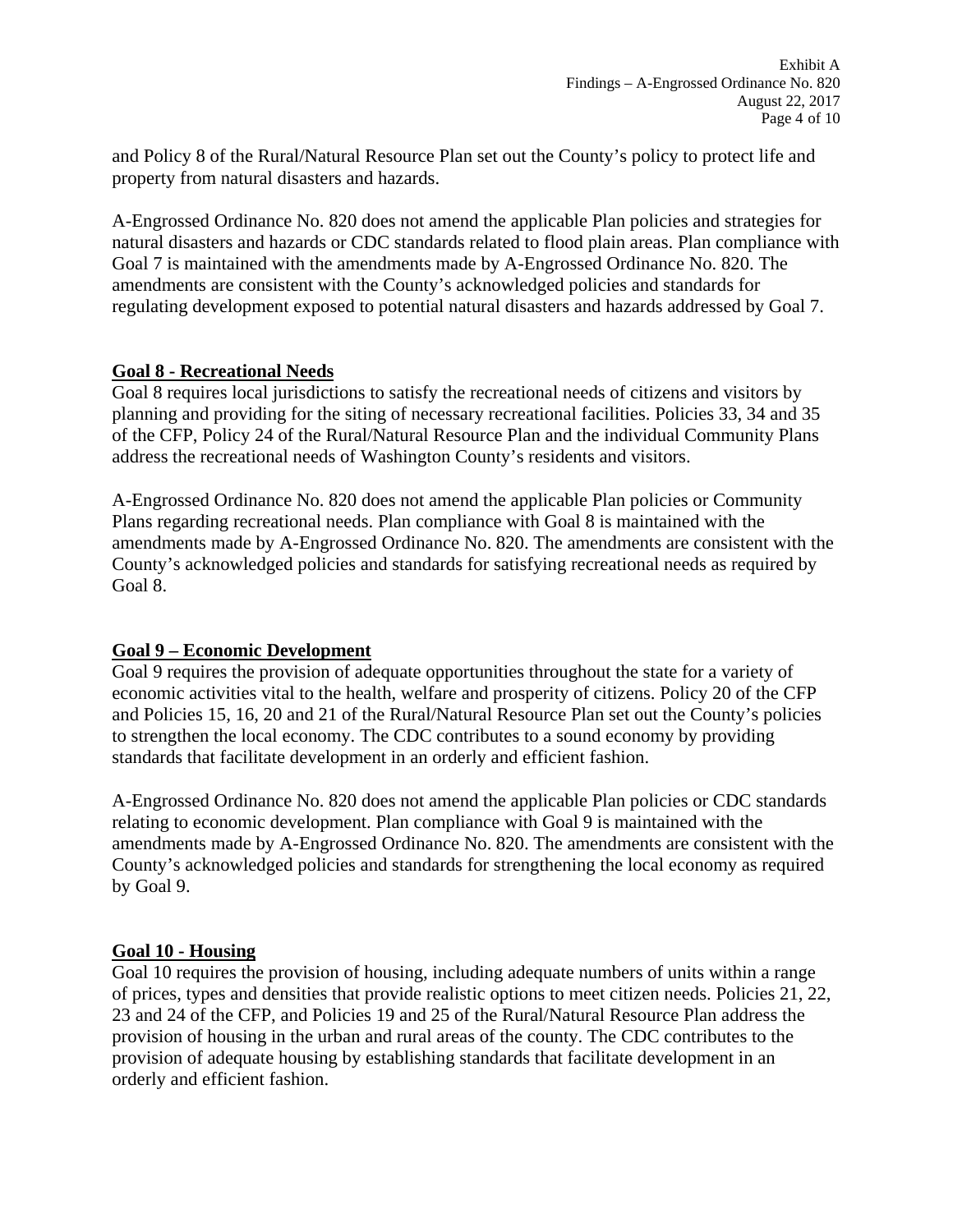A-Engrossed Ordinance No. 820 amends CFP Policy 19 (Infill) and CDC Section 430-72 (Infill), both of which apply to the residential infill development of R-5 and R-6 lands that are two acres or less in size. The amendments replace subjective standards with clear and objective privacy enhancement standards for infill development. The amendments are intended to comply with the state's "needed housing" rule, ORS 197.303 – 197.307, which requires local governments to apply only clear and objective standards to the development of needed housing. The amendments are consistent with the County's acknowledged policies and standards for the provision of housing as required by Goal 10.

# **Goal 11 - Public Facilities and Services**

Goal 11 requires a plan for the orderly and efficient arrangement of public facilities and services to serve as a framework for urban and rural development. Policies 15, 25, 26, 27, 28, 29, 30 and 31 of the CFP, and Policy 22 of the Rural/Natural Resource Plan address the provision of public facilities and services in the urban and rural areas of unincorporated Washington County. The CDC requires that adequate public facilities and services be available for new development.

A-Engrossed Ordinance No. 820 does not amend the applicable Plan policies or CDC standards relating to public facilities and services. Plan compliance with Goal 11 is maintained with the amendments made by A-Engrossed Ordinance No. 820. The amendments are consistent with the County's acknowledged policies and strategies for provision of public facilities and services as required by Goal 11.

# **Goal 12 - Transportation**

Goal 12 requires the provision and encouragement of a safe, convenient, multi-modal, and economic transportation system. Policy 32 of the CFP, Policy 23 of the Rural/Natural Resource Plan, and in particular the Washington County Transportation System Plan (TSP) describe the transportation system necessary to accommodate the transportation needs of Washington County. Implementing measures are contained in the TSP, Community Plans, and the CDC.

A-Engrossed Ordinance No. 820 does not include amend the TSP, nor does it include any transportation-related amendments to the Community Plans or the CDC.

The amendments are consistent with the County's acknowledged policies and strategies for the provision of transportation facilities and services as required by Goal 12 (the Transportation Planning Rule or TPR, implemented via OAR Chapter 660, Division 12). Brief summaries of the applicable TPR provisions are followed by findings of compliance.

# 660-012-0060

Plan and Land Use Regulation Amendments

(1) If an amendment to a functional plan, an acknowledged comprehensive plan, or a land use regulation (including a zoning map) would significantly affect an existing or planned transportation facility, then the local government must put in place measures as provided in section (2) of this rule, unless the amendment is allowed under section (3), (9) or (10)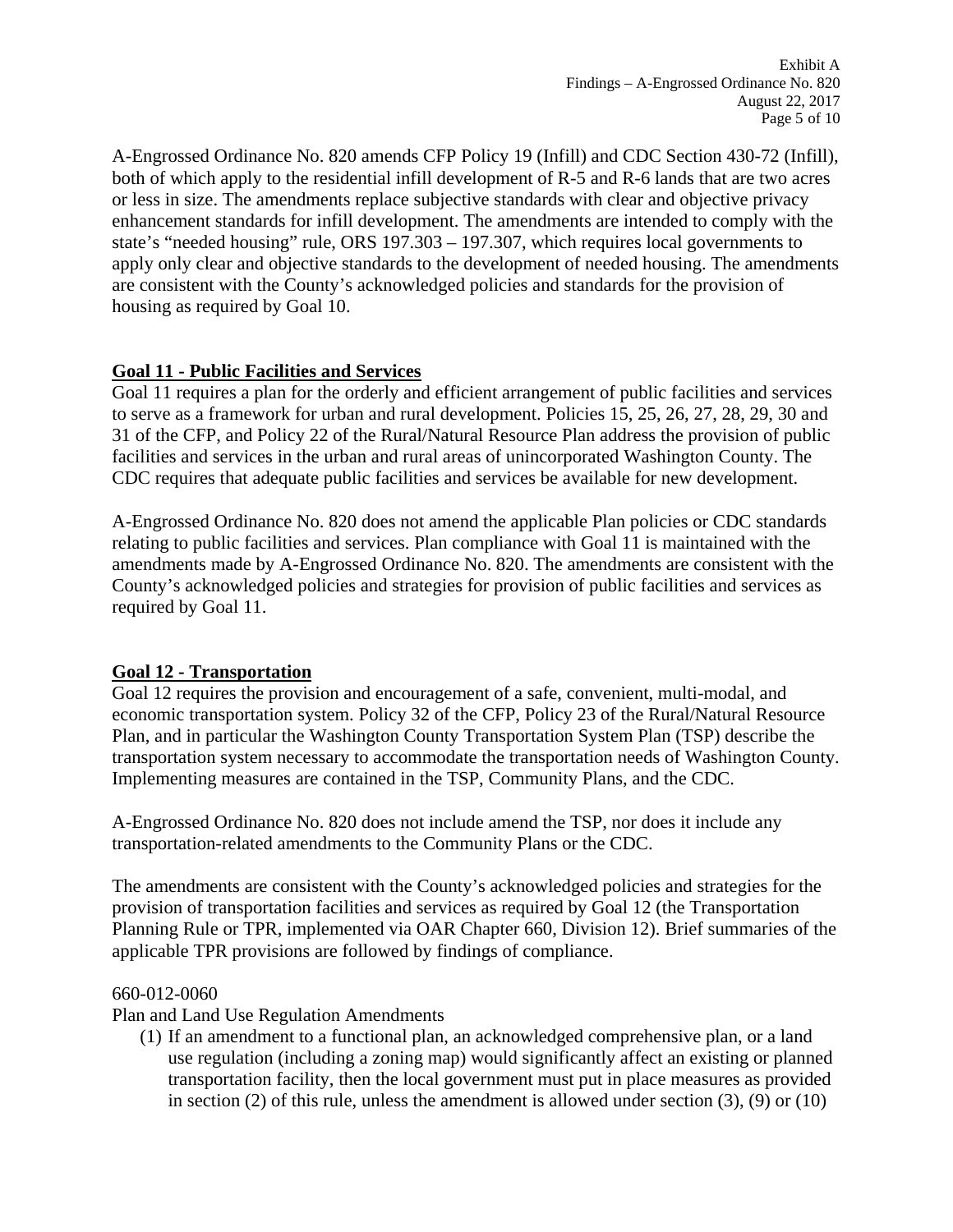of this rule. A plan or land use regulation amendment significantly affects a transportation facility if it would:

- (a) Change the functional classification of an existing or planned transportation facility (exclusive of correction of map errors in an adopted plan);
- (b) Change standards implementing a functional classification system; or
- (c) Result in any of the effects listed in paragraphs (A) through (C) of this subsection based on projected conditions measured at the end of the planning period identified in the adopted TSP. As part of evaluating projected conditions, the amount of traffic projected to be generated within the area of the amendment may be reduced if the amendment includes an enforceable, ongoing requirement that would demonstrably limit traffic generation, including, but not limited to, transportation demand management. This reduction may diminish or completely eliminate the significant effect of the amendment.
	- (A)Types or levels of travel or access that are inconsistent with the functional classification of an existing or planned transportation facility;
	- (B) Degrade the performance of an existing or planned transportation facility such that it would not meet the performance standards identified in the TSP or comprehensive plan; or
	- (C) Degrade the performance of an existing or planned transportation facility that is otherwise projected to not meet the performance standards identified in the TSP or comprehensive plan.

The amendments in A-Engrossed Ordinance No. 820 do not significantly affect the transportation system as described by the criteria in section 660-012-0060. The amendments in A-Engrossed Ordinance No. 820 do not change the functional classification of an existing or planned transportation facility; change standards implementing a functional classification system; result in types or levels of travel or access that are inconsistent with the adopted functional classification system designated by the acknowledged TSP for any existing or planned transportation facility; or degrade the performance of any existing or planned transportation facility.

Therefore, the amendments in A-Engrossed Ordinance No. 820 are consistent with the TPR.

# **Goal 13 - Energy Conservation**

Goal 13 requires developed land uses to be managed and controlled so as to maximize the conservation of all forms of energy, based upon sound economic principles. Policies 36, 37, 38, 39 and 40 of the CFP, and Policy 25 of the Rural/Natural Resource Plan address energy conservation in the urban and rural areas of unincorporated Washington County. The CDC implements the energy conservation policies by establishing standards that promote energy efficient development, especially in Article IV.

A-Engrossed Ordinance No. 820 does not amend the applicable Plan policies or CDC standards relating to energy conservation. Plan compliance with Goal 13 is maintained with the amendments made by A-Engrossed Ordinance No. 820. The amendments are consistent with the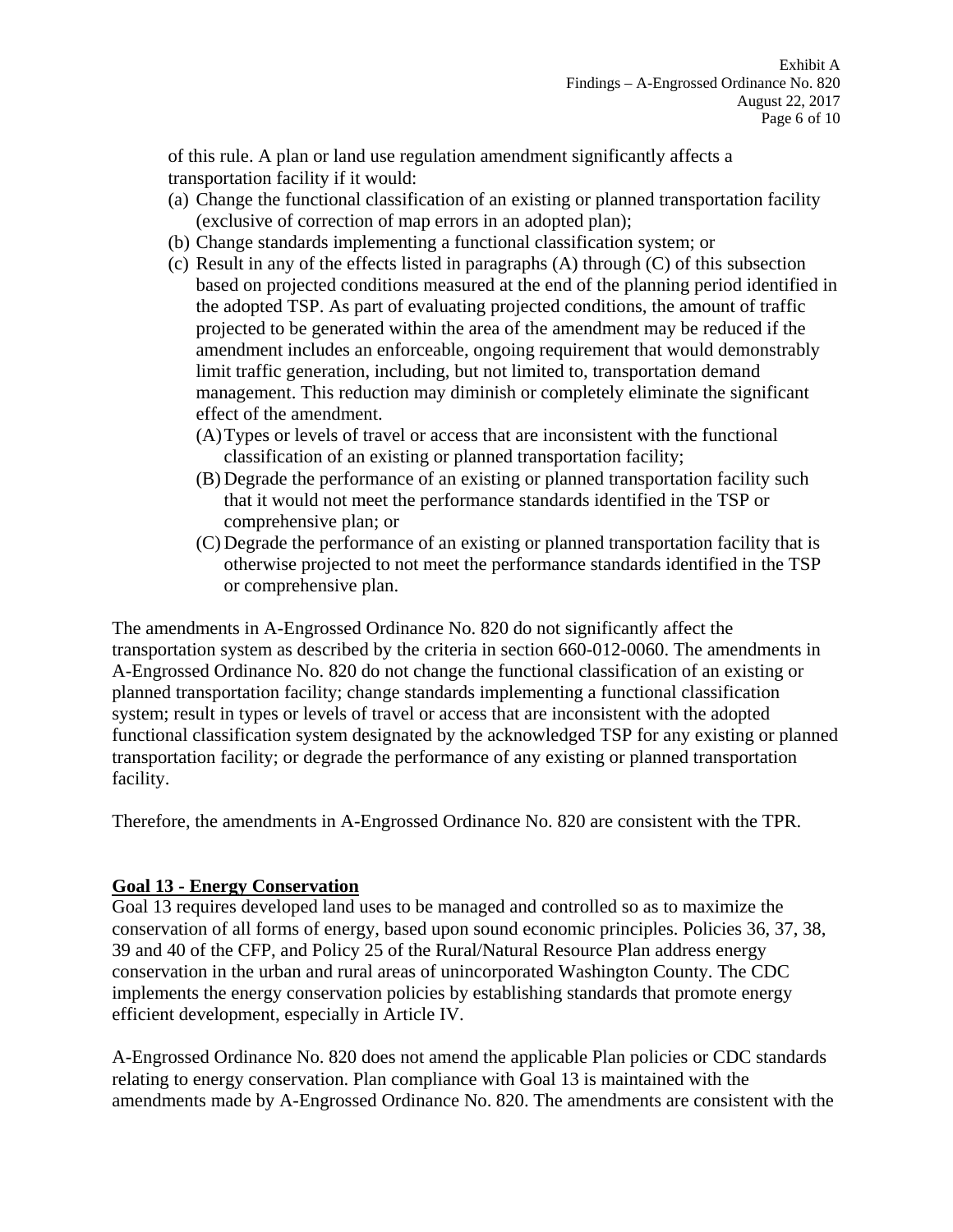County's acknowledged policies and strategies for promoting energy conservation as required by Goal 13.

# **Part 3: URBAN GROWTH MANAGEMENT FUNCTIONAL PLAN FINDINGS**

Section 3.07.810 of Title 8 of Metro's Urban Growth Management Functional Plan (UGMFP) requires that county comprehensive plan changes be consistent with the UGMFP. The following A-Engrossed Ordinance No. 820 findings have been prepared to address Title(s) 1, 3, 4, 6, 7, 8, 11, 12, 13 and 14 of the UGMFP.

# **Title 1 - Housing Capacity**

Title 1 requires a city or county to maintain or increase its housing capacity (except as provided in Section 3.07.120) per the Regional Framework Plan which calls for a compact urban form and a "fair share" approach to meeting housing needs.

## RESPONSE

A-Engrossed Ordinance No. 820 amends CFP Policy 19 (Infill) and CDC Section 430-72 (Infill), both of which apply to the residential infill development of R-5 and R-6 lands that are two acres or less in size. The amendments replace subjective standards with clear and objective privacy enhancement standards for infill development. The amendments are intended to comply with the state's "needed housing" rule, ORS 197.303 – 197.307, which requires local governments to apply only clear and objective standards to the development of needed housing.

The amendments will not result in a decrease in housing capacity. The replacement of subjective standards with clear and objective standards will provide more certainty to infill development applicants, County staff and adjacent property owners. A-Engrossed Ordinance No. 820 is consistent with Title 1.

# **Title 3 - Water Quality and Flood Management**

Title 3 protects beneficial water uses and functions and values of resources within Water Quality and Flood Management Areas by limiting or mitigating impacts from development activities and protecting life and property from dangers associated with flooding.

# RESPONSE

A-Engrossed Ordinance No. 820 does not amend any Plan policies or CDC standards related to water quality or flood management. Title 3 is not applicable to A-Engrossed Ordinance No. 820.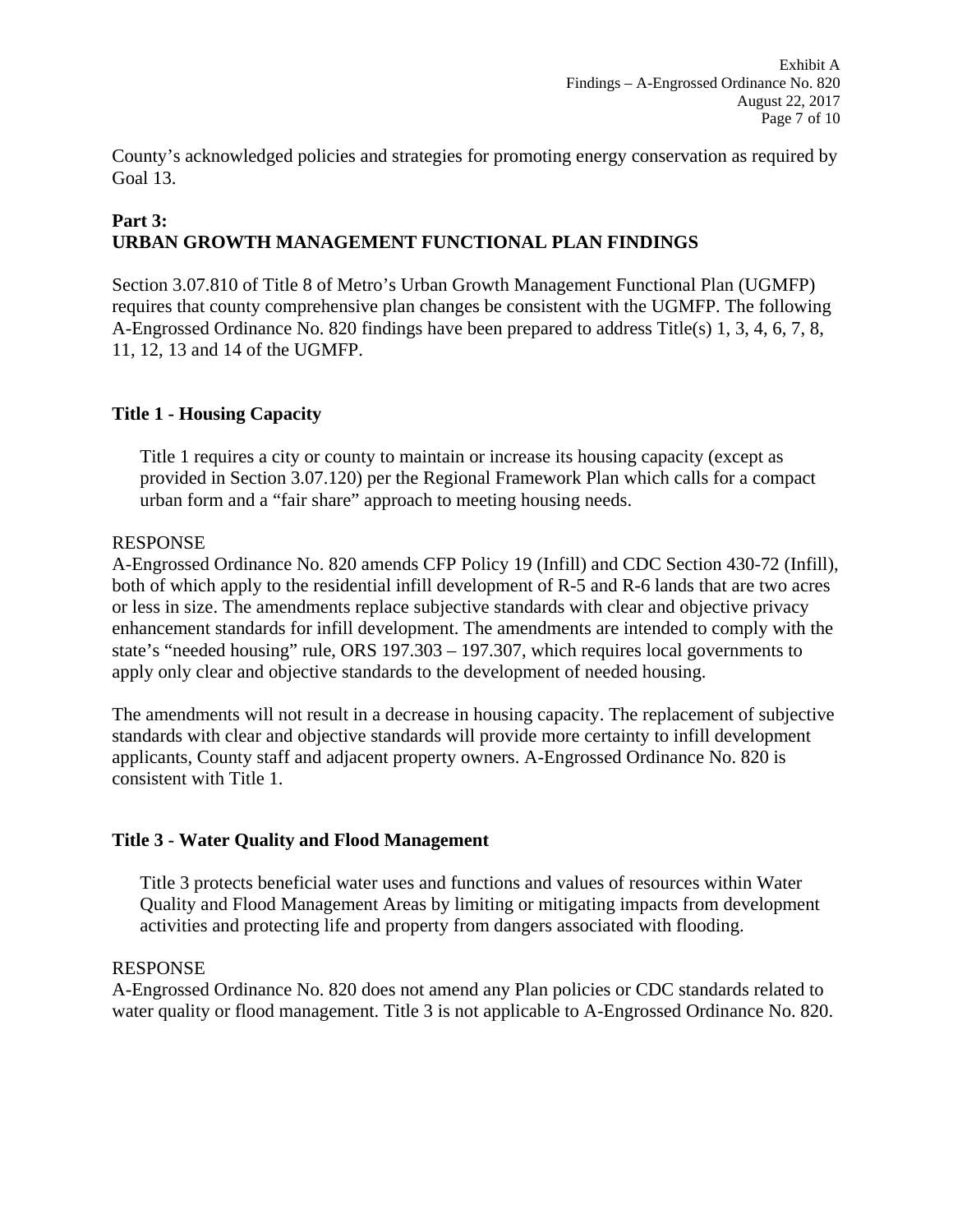### **Title 4 – Industrial and Other Employment Areas**

Title 4 seeks to provide and protect a supply of sites for employment by limiting the types and scale of non-industrial uses in Regionally Significant Industrial Areas (RSIAs), Industrial and Employment Areas. Title 4 also seeks to provide the benefits of "clustering" to those industries that operate more productively and efficiently in proximity to one another than in dispersed locations. Title 4 further seeks to protect the capacity and efficiency of the region's transportation system for the movement of goods and services and to encourage the location of other types of employment in Centers, Corridors, Main Streets and Station Communities.

#### RESPONSE

A-Engrossed Ordinance No. 820 applies to residential infill development of R-5 and R-6 lands that are two acres or less in size. The amendments in A-Engrossed Ordinance No. 820 do not apply to any RSIAs or to the location of employment areas in Metro-designated Centers, Corridors, Main Streets and Station Communities. Title 4 is not applicable to A-Engrossed Ordinance No. 820.

## **Title 6 - Centers, Corridors, Station Communities and Main Streets**

Title 6 calls for enhancements of Centers, Corridors, Station Communities and Main Streets as principal centers of urban life in the region via actions and investments by cities and counties, complemented by regional investments.

#### RESPONSE

A-Engrossed Ordinance No. 820 applies to residential infill development of R-5 and R-6 lands that are two acres or less in size. Some lands with R-5 and R-6 residential designations are located within Metro-designated Centers, Corridors, Main Streets and Station Communities.

The ordinance amendments replace subjective infill standards with clear and objective privacy enhancement standards for infill development. The clear and objective standards will provide more certainty for infill development applicants and adjacent property owners. A-Engrossed Ordinance No. 820 is consistent with Title 6.

## **Title 7 - Housing Choice**

To increase the supply of affordable housing opportunities, Title 7 implements policies of the Regional Framework Plan regarding establishment of voluntary affordable housing production goals to be adopted by local governments.

### RESPONSE

A-Engrossed Ordinance No. 820 does not amend County policies regarding affordable housing. The ordinance amends CFP Policy 19 (Infill) and CDC 430-72 (Infill) to replace subjective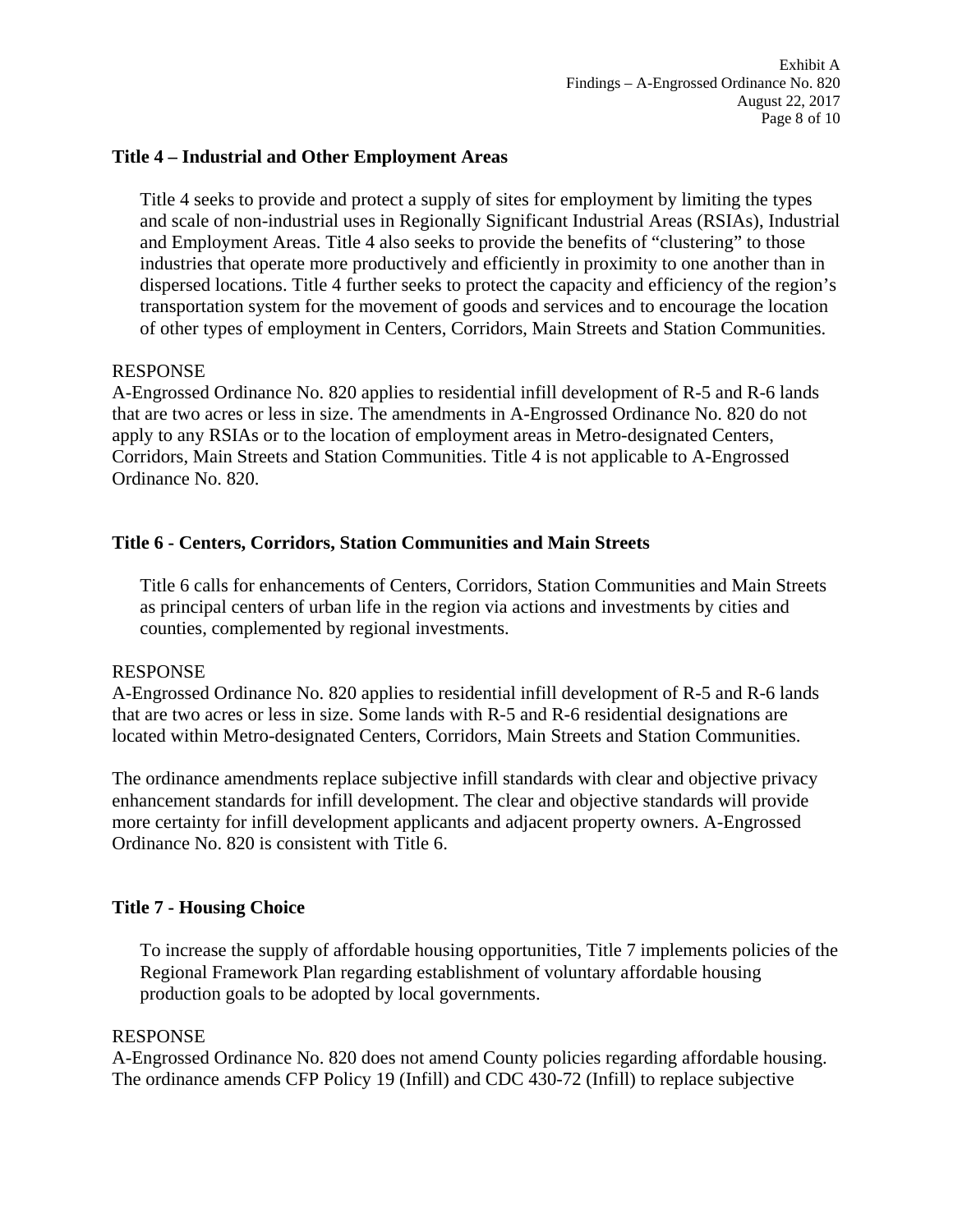standards with clear and objective standards for infill development privacy enhancement measures. Title 7 is not applicable to A-Engrossed Ordinance No. 820.

## **Title 8 - Compliance Procedures**

Title 8 sets forth Metro's procedures for determining compliance with the UGMFP. Included in this title are steps local jurisdictions must take to ensure that Metro has the opportunity to review amendments to comprehensive plans. Title 8 requires jurisdictions to submit notice to Metro at least 35 days prior to the first evidentiary hearing for a proposed amendment to a comprehensive plan.

## RESPONSE

Consistent with Title 8, a copy of proposed Ordinance No. 820 was mailed to Metro on May 16, 2017, 36 days prior to the first evidentiary hearing. Metro provided no comments on the ordinance prior to or subsequent to its engrossment.

## **Title 11 - Planning For New Urban Areas**

Title 11 guides planning of urban reserves and areas added to the urban growth boundary for conversion from rural to urban use. Title 11 includes requirements that the development of areas added to the urban growth boundary implement the Regional Framework Plan and the 2040 Growth Concept.

## RESPONSE

A-Engrossed Ordinance No. 820 applies to R-5 and R-6 lands within the urban growth boundary. Title 11 is not applicable to A-Engrossed Ordinance No. 820.

## **Title 12 – Protection of Residential Neighborhoods**

Title 12 protects existing residential neighborhoods from air and water pollution, noise and crime, and provides adequate levels of public services.

## RESPONSE

A-Engrossed Ordinance No. 820 does not amend any Plan policies or CDC standards related to air or water pollution, noise or crime, or adequate levels of public services. Title 12 is not applicable to A-Engrossed Ordinance No. 820.

## **Title 13 – Nature in Neighborhoods**

Title 13 conserves, protects and restores a continuous ecologically viable streamside corridor system integrated with upland wildlife habitat and the urban landscape.